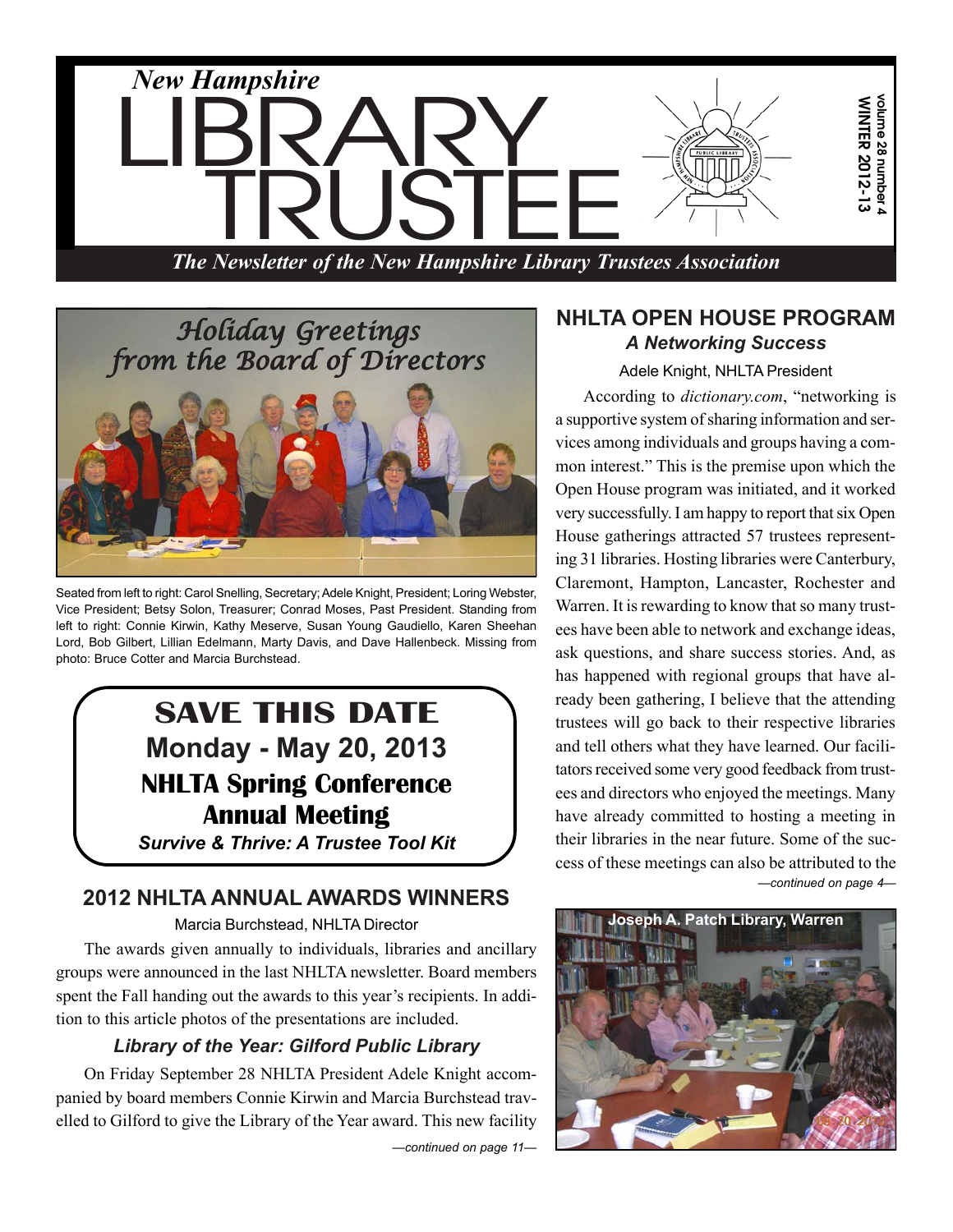# **SPOTLIGHT ON OUR LIBRARIES**

# **A BRIEF HISTORY OF THE LIBRARY IN TROY, NEW HAMPSHIRE**

#### Allan Bailey, Trustee Gay-Kimball Library

Ten years after the Town of Troy was formed in 1815, the state legislature granted a petition to incorporate the library.

The Troy Library Association met in January 1826, elected a librarian and appointed three citizens "to examine and prepare the library books for distribution." The books were kept in a local store.

Later, interest faded, but in 1859, the association was revived and reorganized, and the library was open for five hours every Saturday.

In later years, the library again slipped into inactivity. In 1882, the selectmen appointed a new librarian and instituted the Troy Public Library in the grammar school room of the Town Hall.

In 1923, the librarian and one assistant began cataloging according to the Dewey Decimal System. The State Library Commission sent its secretary from Concord to give instruction and start the work.

In 1925, Walter N. Gay gave a lot to the town for a library building. Twenty-eight years would pass before the building would be erected, but more books continued to be crowded into the room in the Town Hall.

The depression years saw the circulation pass the 10,000 mark for "people not working found more time to read," and the library was opened two afternoons a week.

During World War II the librarian, Mrs. Annie Clark, wrote 102 letters to "our boys in Uncle Sam's forces." The replies were placed in a file cabinet and could be read by any one interested. Two years ago, these replies were scanned into a computer and are available for reading on the library's web site.

In 1945, a building committee was appointed after Warren Kimball left \$12,000 for the construction of a library. In June 1953, the new library was opened to the public and named the Gay-Kimball Library in memory of the two men who had contributed the land and the capital.

The original brick building is still a part of the current library. It had a main floor with shelving, study and display areas, and a rest room. In the basement, there was a furnace room, storage space, and a large room suitable for story hours, art exhibits and small community gatherings.

In 1990, new construction doubled the usable space with a sitting/study area, a large meeting room, new restrooms, and an elevator. While not immediately used for books, the new construction gave the library room to grow. Today, the entire basement area is the children's section.

There are more than 10,000 volumes in the Gay-Kimball Library, as well as magazines, newspapers, and an extensive DVD collection. The meeting room is used by many town committees and non-profit groups.

Each year, the library hosts two used-book sales, an ice cream social, a hot soup social, a reading group, story time for children, and visits by a reading therapy dog who sits patiently while children read to him.

The staff now includes a full-time librarian, two parttime assistant librarians, two on-call assistants, and several volunteers.

> (Assembled from previously written accounts.)  $\Box$

**Adele Knight, President** Dublin • *a.knight@nhlta.org*

**Loring Webster, Vice-President** Brookline • *l.webster@nhlta.org*

**Carol Snelling, Secretary** Holderness • *c.snelling@nhlta.org*

**Elizabeth Solon, Treasurer** Brookline • *e.solon@nhlta.org*

**Conrad Moses Past-President** East Kingston • *c.moses@nhlta.org*

# **BOARD OF DIRECTORS**

**Marcia Burchstead** Intervale • *m.burchstead@nhlta.org*

**Bruce Cotter** Stratham • *b.cotter@nhlta.org*

**Marty Davis** Claremont • *m.davis@nhlta.org*

**Lillian Edelmann** Nottingham • *l.edelmann@nhlta.org*

**Susan Gaudiello** Barrington • *s.gaudiello@nhlta.org* **Robert Gilbert** Brentwood • *r.gilbert@nhlta.org*

**David Hallenbeck** Amherst • *d.hallenbeck@nhlta.org*

**Constance Kirwin** Antrim • *c.kirwin@nhlta.org*

**Karen Sheehan Lord** Manchester • *ks.lord@nhlta.org*

**Kathy Meserve** Newton • *k.meserve@nhlta.org*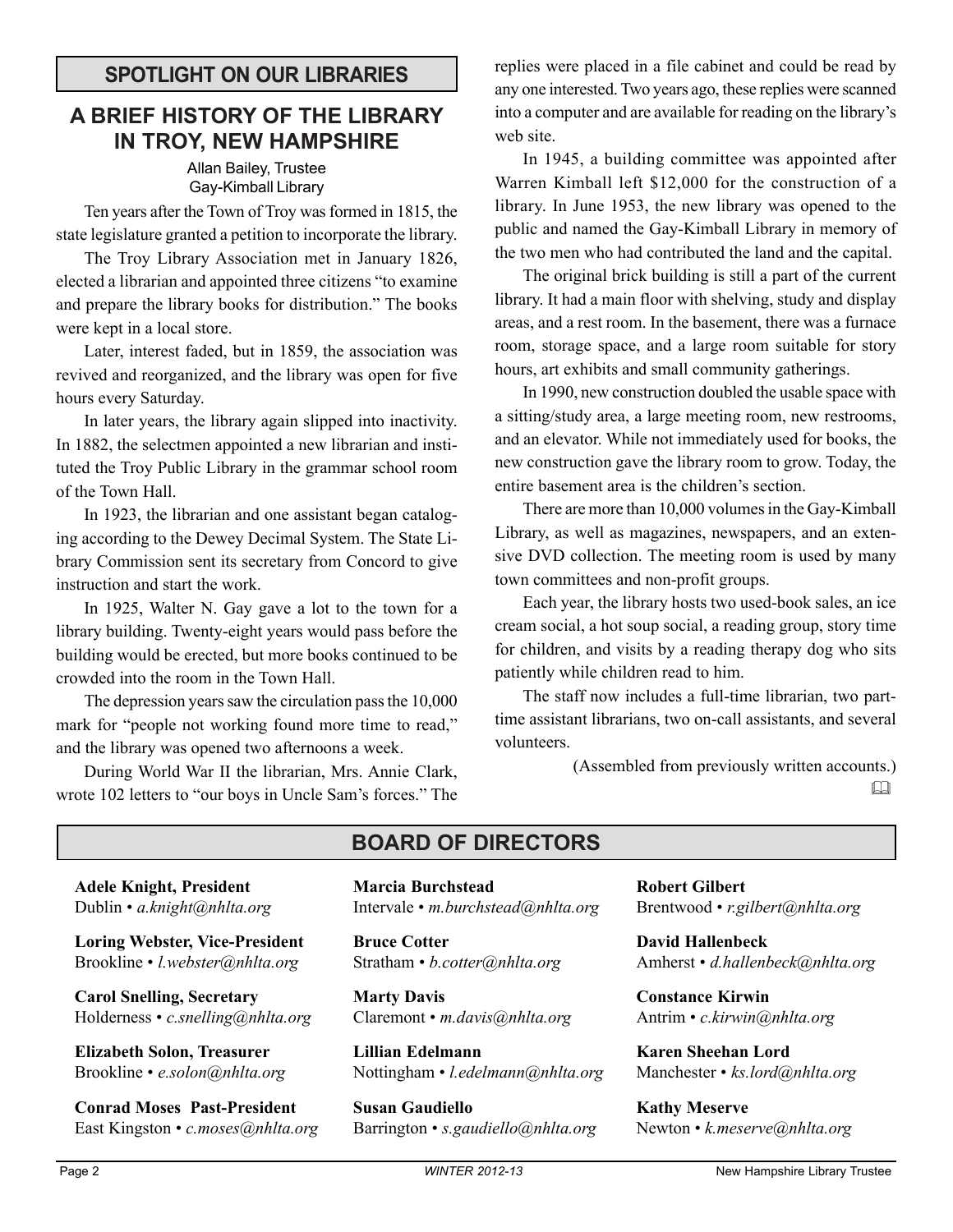

# **MESSAGE FROM THE PRESIDENT. . .**

#### *The State of the NHLTA*

What an exciting year this has been for me; busy, and sometimes challenging, but fulfilling**. I owe so many thanks to the NHLTA Directors and to all of**

**you in Library Land.** The NHLTA Board worked diligently to develop policies and procedures, maintain a strong presence in regard to legislation affecting libraries, and develop an Annual Conference which even exceeded all others before it. We participated in another retreat, the object of which was to learn how to help trustees to help themselves. Six trustee orientations were presented in a new PowerPoint format in five locations. The Open House Outreach Program which took place this fall was a success because we were able to reach out to trustees all over the state and explain the many benefits of networking with other trustees. Thanks to the Library Directors and Trustees that helped to host these programs. You will find more details in the article starting on page 1.

Our "techies," Connie Kirwin and Dave Hallenbeck, continue to make our new website interesting and helpful. If you have not yet accessed *www.nhlta.org*, you should. There are links to resources, details about membership, workshops, awards, and the conference as well as the NHLTA manual and past issues of the newsletter. I do want to thank everyone who contributed stories, quotes, photos and news about their libraries. Thanks are extended too for your contributions to our newsletter. Keep them coming!! The LISTSERV really took off this year; the list of users continues to grow. Important questions have been asked; sometimes answered by NHLTA Directors, and often answered by fellow trustees who draw on their own experiences to help others. **The sharing of ideas and solutions among trustees is extremely valuable.**

**One of the NHLTA Board of Directors' main objectives this coming year will be to develop an Advocacy Program which will help trustees develop their own advocacy program.** You will be hearing a lot about this as the year progresses. You will be asked to adopt the program as it relates to the key issues facing your library. Our plan is to provide useful tools and resources that will help you advocate for and increase awareness of libraries in your community. We have all been experiencing the economic downturn

and have to do all that we can, not only to maintain the current levels of services and support for the library, but also to advocate for increasing support. It is important that local residents and officials are educated about the services that libraries provide, and that the public also realizes the budgetary and building needs of the library. I believe many libraries are already advocating for their libraries through newsletter articles, programs and services, but we need to do more. We are all competing for funding and recognition. What an advocacy program will be promoting is a focused and continued effort to drive home the importance of libraries and make known the tremendous value that they bring to the community. There is a perception by some that the rise in technology will make books and libraries obsolete. We have to let our public know that technology is not replacing all the traditional ways and means of library operations. Rather, it is adding to it.

**The NHLTA directors are making a significant commitment to fundraising** this next year to help offset the increasing costs of Orientations, the Newsletter and the Annual Conference without further burdening the membership to do so. As you already know, there is no charge for Orientations, and the newsletter is one of the many benefits that is provided through annual dues. Printing and mailing expenses continue to escalate but so does the need to provide this service. A membership dues increase from \$20 to \$30 was voted in at the 2012 Annual Meeting, and it is hoped that the dues can be held to that level because we realize library costs are rising and budgets are dwindling.

It is increasingly more expensive to provide an Annual Conference worthy of the needs of trustees all over the state but it is so beneficial that we must continue to do so. Our Education Committee is already hard at work enlisting speakers and presenters who can meet today's challenges and share their insights with you. An initiative by the NHLTA Board of Directors to obtain sponsorships for the Annual Conference is already in progress. We will also be submitting proposals for grants to help subsidize our programs.

Again, I say **thank you** to the NHLTA Board of Directors, Trustees, Library Directors and staff throughout New Hampshire for your dedication to libraries. **Together, we will advocate for libraries and make known to all what a vital service they provide**.

Adele Knight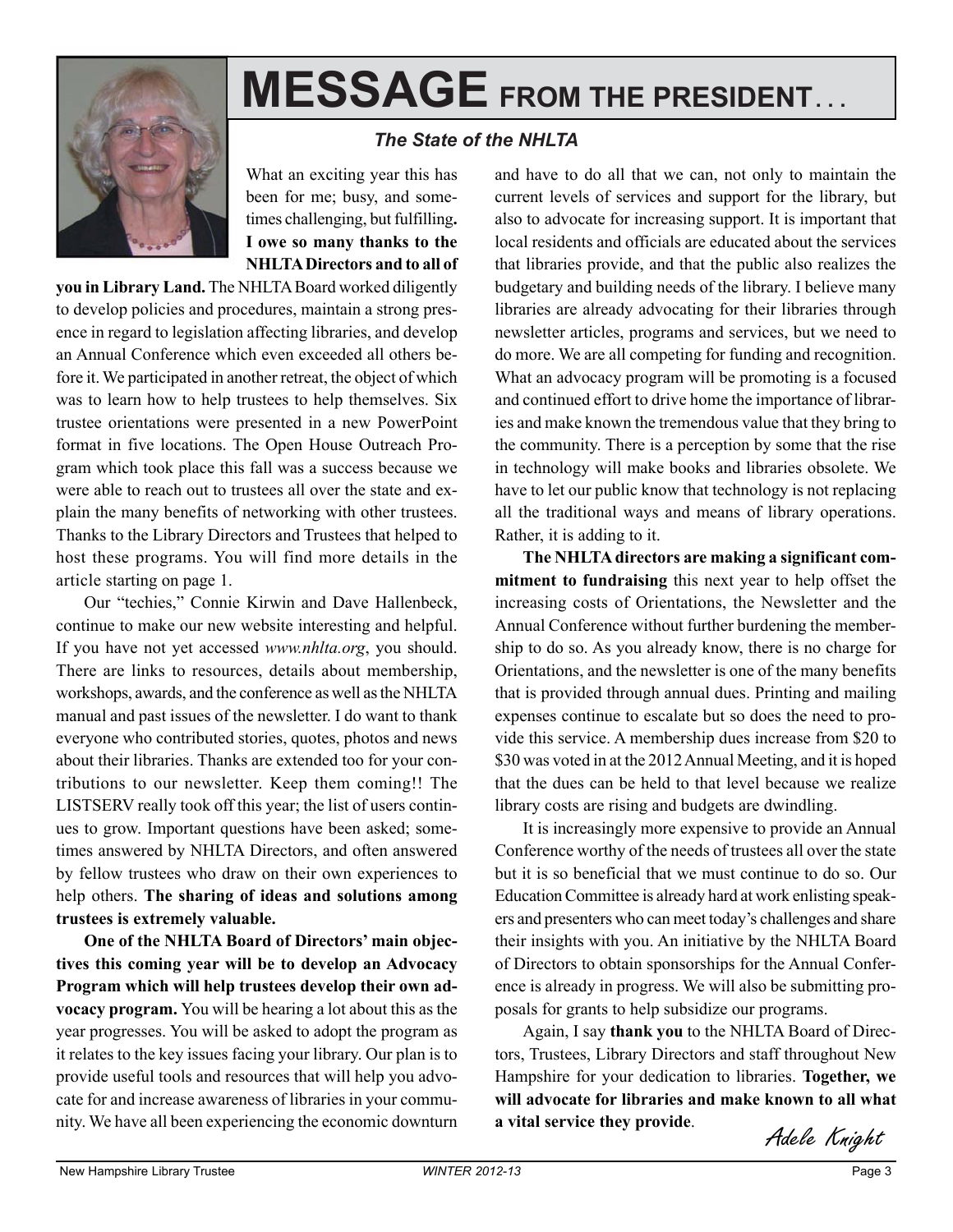fact that they are informal; no minutes are taken.

The Weeks Memorial Library in Lancaster was the first to host the Open House program. NHLTA facilitators Tom Ladd and Marcia Burchstead explained that the purpose of the Open House program was to foster communication between the NHLTA and trustees and networking among trustees all over the state. Attendees were told about the many benefits that the NHLTA offers to its members and instructions were given on how to access the NHLTA website and LISTSERV. They also mentioned that trustees without access to email could ask their librarians to set up an account for them in the library. Subsequent Open House facilitators used a similar format in other gatherings.

To give you an idea of some of the topics that are discussed at these meetings, The Joseph Patch Library in Warren shared ideas and concerns about building maintenance (who does what—the trustees or the town?), investment funds, budgets, Kindles and eBooks and more. Rochester Public Library trustees discussed the major issues they are dealing with: budgets, computerization issues (Somersworth still is using a card system!), building plans, and personnel management issues. It was interesting to hear the different experiences of the cities of Rochester and Somersworth libraries compared to the small town libraries others represented. Budgeting, policies, and handicapped access were topics at the Fiske Free Library in Claremont. Again, what made these topics especially interesting is that Claremont's library is a city library; the others are town libraries with different rules and ways of doing things. In Canterbury, budgeting took the forefront among issues although there was interest in new library building construction and other topics. In Hampton, attending trustees agreed to exchange budget reports with each other. They also discussed annual reports and how different libraries formatted them.





Touring each other's libraries is another beneficial feature of networking. One can get ideas about the different aspects of a library building from viewing the various children's areas, book and periodical displays and computer banks to learning about the history and architectural details of the library, the heating system, and overall layout. As more and more libraries are thinking of expansion and/or renovation in addition to becoming more computerized, it could prove helpful to see how others are dealing with space issues.

If you did not have an opportunity to attend one of the Open House networking sessions, please keep tuned for notice of future meetings. And if you would like to initiate a meeting in your area, please do so. For more information, contact Conrad Moses at *c.moses@nhlta.org*. Conrad has agreed to do a follow up on the program and answer any questions that you may have. You may post the date of your meeting on NHLTA LISTSERV, website (*www.nhlta.org*) and/or the NHLTA newsletter. Write ups of meetings may be submitted to the website and newsletter, both of which are other excellent venues for sharing your stories and ideas. 

# **CONTRIBUTE TO THE NEWSLETTER**

Do you have a great idea for an article for the NHLTA newsletter?

We encourage you to submit articles and/or photos to us for consideration. Topics could include events, programs that you have initiated, announcements or a recent success.

Please e-mail all submissions and inquiries to Adele Knight: *a.knight@nhlta.org* or Marcia Burchstead: *m.burchstead@nhlta.org*. 

# **NHLTA ADDRESS CHANGE**

Please take note of the new address for NHLTA: **53 Regional Drive, Suite 1 Concord, NH 03301**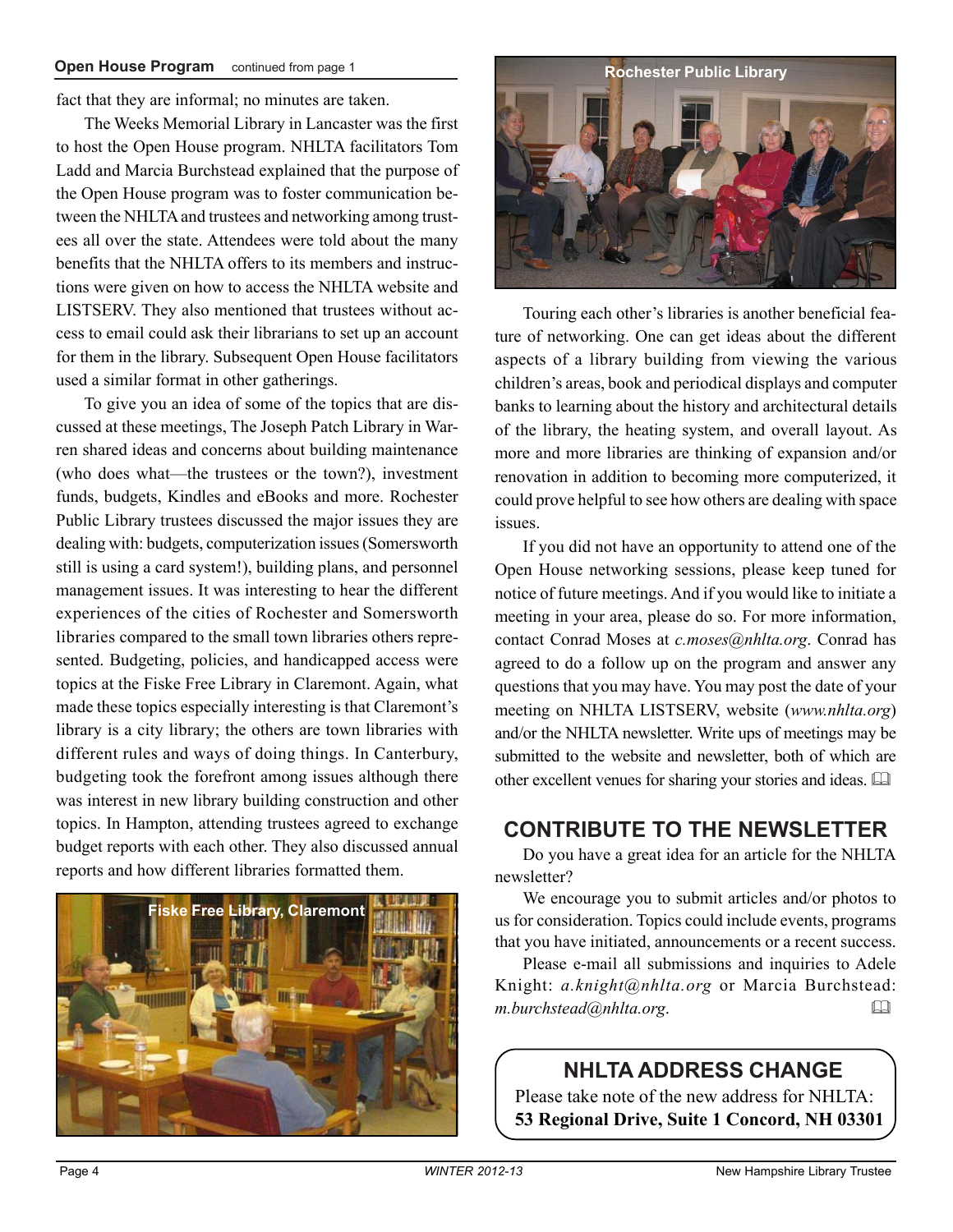# **SPOTLIGHT ON OUR LIBRARIES**

### **BEDFORD PUBLIC LIBRARY:** *Welcoming, Serving and Thriving*

Mary Ann Senatro, Library Director and Karen Sheehan Lord, NHLTA Director

The Bedford Public Library sits at the top of a hill in Bedford Town Center. Its welcoming white pillared facade blends well with the stately and historic Town Hall which it faces. According to the history of Bedford, early residents were interested in having a library as long ago as May 1789 with the Social Library of Bedford being incorporated in 1802. Some of the original leather-covered books are still in the library, including the original accession book which had been missing for many years and was discovered at the University of Michigan in 1980. The leather volume with the names of subscribers and books was returned to Bedford 190 years after the original library was formed and has been carefully preserved.

In 1892 the first Bedford town library was established and transfers were made from the previous social library. Books were housed in a church until a building was loaned by Mrs. Frances E. Woodbury for use by the new town library. This library was known as the Woodbury Memorial Library. It became the official property of the town in 1944 and was renamed the Bedford Public Library. As the town continued to grow, the old building, with its many renovations and additions, was deemed unsuitable. The Bedford Library Foundation was formed, fundraising began and the town voted to build a new library in 1995. The lovely 19,000 square foot building designed by Dennis Mires opened in June1996. The original library building was moved to the rear of the spacious parking lot for use by the Craftworkers' Guild. The Kendall building came in handy when in January of 2012 the library had to be vacated for a new roof and insulation project. Library services were moved to the old building and operations continued from there for five weeks.

The Bedford Public Library is a thriving institution with three book groups, an active Children's Summer Reading Program that draws over 1,000 participants, a Sunday concert series sponsored by the Friends group, as well as regular Scrabble and movie nights. With the exception of children's programming, a library card is not required to attend programs.

A commitment to the people of Bedford is an important part of the library's mission statement. To that end the library

provides its patrons with reading material in both print and electronic format and has offered many classes in downloading e-Books as well as filming a segment on this topic for the local cable channel. In addition the library building has become a popular meeting place for the Bedford nonprofit community and averages over 100 meetings per month in three comfortable meeting rooms. The largest of these can seat 100 and is filled to capacity at concert time. Several computers are available for public use and there is a quiet carrel area for those who wish to use their own laptops. A staff of six full time and sixteen part time employees headed by library director Mary Ann Senatro serves the public during the 61 hours weekly that the building is open. Self-checkout is available for both adult and children. When power outages occur in Bedford, residents can find refuge at the library which has its own generator and has been designated as both a heating station in the winter and a cooling station in summer months.

For the first time visitor, perhaps the most charming section of the library is the sun-filled Children's Room on the lower level. Two model trains—which the children can operate—are set up in large display cases in the entry. A delightful Story Castle and crafts room takes up a corner of this cheerful space and large stuffed animals sit on top of the bookcases. An ongoing children's book sale cart sits just outside the entrance, with all books priced at a bargain rate of 25 cents!

Bedford residents must be very proud of their library and its dedicated and enthusiastic staff. Stop in and visit. For more information, please check the library's website: *www.bedford.lib.nh.us*. 

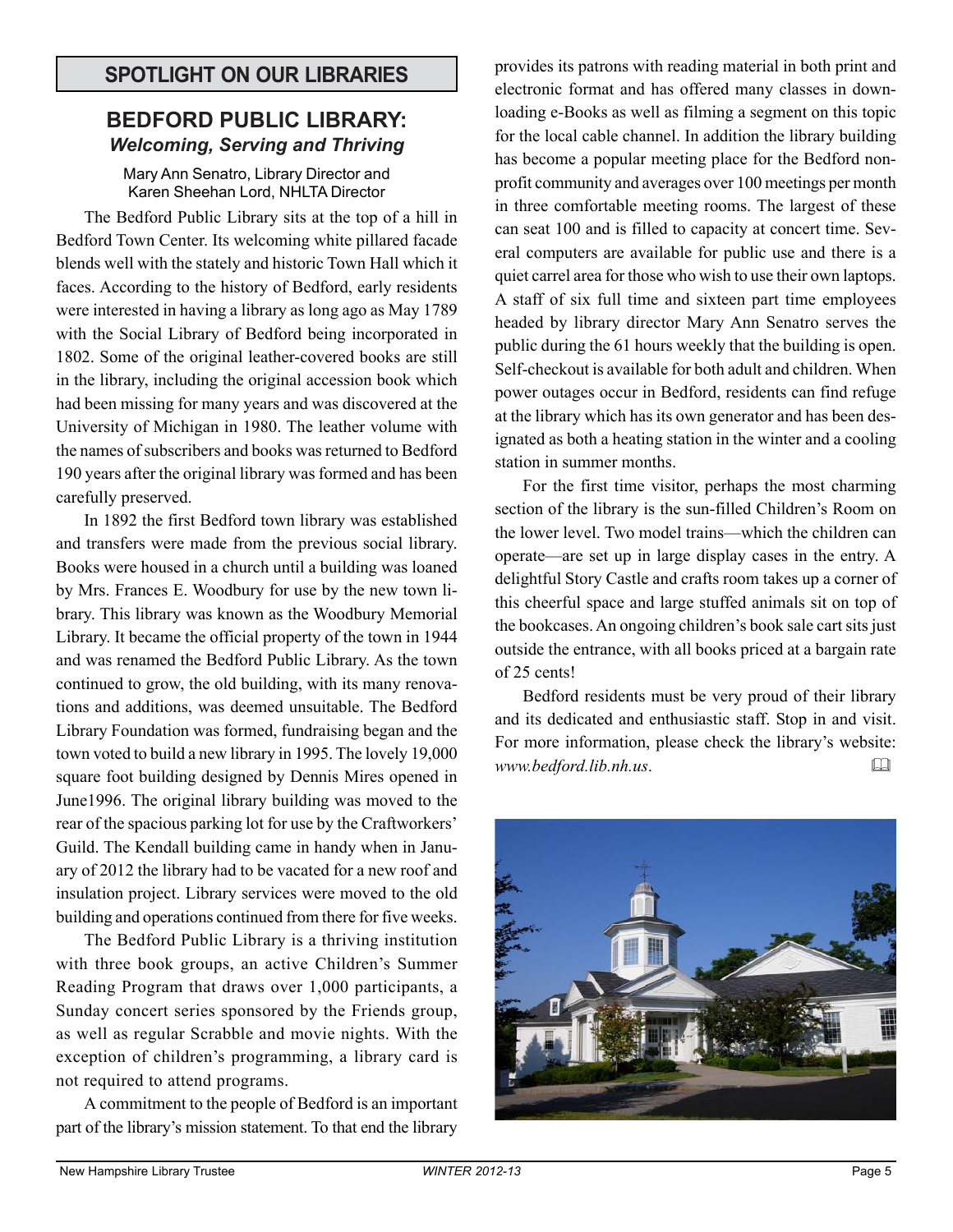# **POLICIES EVERY LIBRARY SHOULD HAVE**

*Thank you to the Barrington Public Library for sharing their Interlibrary Loan Policy. This policy should be tailored to fit your library. More policies are available on their website at: http://www.barringtonlibrary.com/barrington/policies.asp.*

# **Interlibrary Loan Policy**

Interlibrary Loan (ILL) is a courtesy extended among libraries to fulfill patron requests for materials not owned by the requesting library. There is an extensive standard of procedure at the local, state, national, and international levels that must be followed in order to retain the privilege of ILL. This library adheres to the rules, regulations, and procedures set forth in the New Hampshire ILL Protocol Manual. The following in-house regulations shall apply to all ILL requests:

1. ILL requests shall be filled at the discretion of the Library. A patron must be in good standing with the library and have no outstanding fines or fees. The decision to ILL items shall be based upon a variety of factors, including the patron's reliability in returning materials in a timely fashion and in good condition as well as the availability of the item within the State of New Hampshire. We currently do not do out-of-state searches for patrons unless it is of an immediate and pressing need. In that case, we shall attempt to find a loaning library from another state but no guarantee is made that the material can be obtained. The patron will be responsible for any shipping or copying fees incurred by this search plus a \$3.00 per item processing fee.

2. Items shall be loaned at the discretion of the lending library. They have no obligation to send specific materials and patrons must be aware that this limitation exists. The decision is based on a variety of factors, which include the reputation of the requesting library for timely returns, the physical condition and rarity of the material, the location of the material in the lending library, and the demand from inhouse patrons. It is also the right of the lending library to put restrictions on the use of materials; for example, the lending library might insist that the materials be used only in the borrowing library. Our patrons must follow any rules set forth by the lending library when using their materials.

3. The library will attempt to borrow the requested material as quickly as possible. With the current system, ILL process time is about two weeks, however, it could take eight weeks or more, and it is possible that some requests will never be filled. Patrons will be informed as to the status of their request in a timely manner.

4. A patron must provide the Library with a properly filled out Interlibrary Loan request form for each item re-

quested. The more information provided by the patron, such as title, author, date of publication, publisher, etc., the more likely the request will be filled.

5. When the library has received the requested material, the patron will be notified by telephone. It is important that the material be picked up promptly because it has been loaned for a limited time and may not be renewable. The patron is asked to call the library 3 days in advance of the due date given if they need to renew an ILL item. Any item not picked up within one week of notification shall be returned to the loaning library if the patron has not called to set up a pick up time beyond that date.

6. The patron must return the material by the due date in order for the library to return it to the lending library on time. Failure to return the materials on time may result in the library restricting the patron's ability to utilize the interlibrary loan privilege in the future. Patrons will also be liable for any overdue fees, damage fees, or lost book fees incurred due to their treatment of the materials borrowed.

7. It is important that the patron return the material to the Barrington Public Library, NOT the lending library, so that the proper records may be maintained.

8. We reserve the right to restrict the number of requests that a borrower may make through ILL at one time. There is a limit of 10 ILL requests checked out per family at any one time. Items must be returned before further ILL requests will be taken and processed. A maximum of 30 ILL requests per calendar month is allowed. Limitations are in place due to limited staff time, limited space on State transport vans, and the liability of the library to pay for lost items should a patron fail to return ILL items. A .25 per day fine per ILL item is charged for overdue items from other libraries. This number may be reduced for patrons who fail to return items on time, or fail to pick up items requested.

9. ILL requests for academic journal articles located at UNH will be denied if the patrons are students or professors of UNH and have access to the UNH library directly. All other academic requests will be attempted but these materials may take more time to get here through the van system due to the University backlog of requests.

10. Materials will come from the first responding library, not necessarily the closest library. Patrons must wait for the ILL process and van delivery. We do not normally have the capability to call a local library to set aside materials for a patron to pick up. This is considered a direct lend to that patron and they must secure a library card at that library to do so and pay any fees for the library card that that institution charges. If the library allows this form of pick up, we will arrange to do so in emergency cases.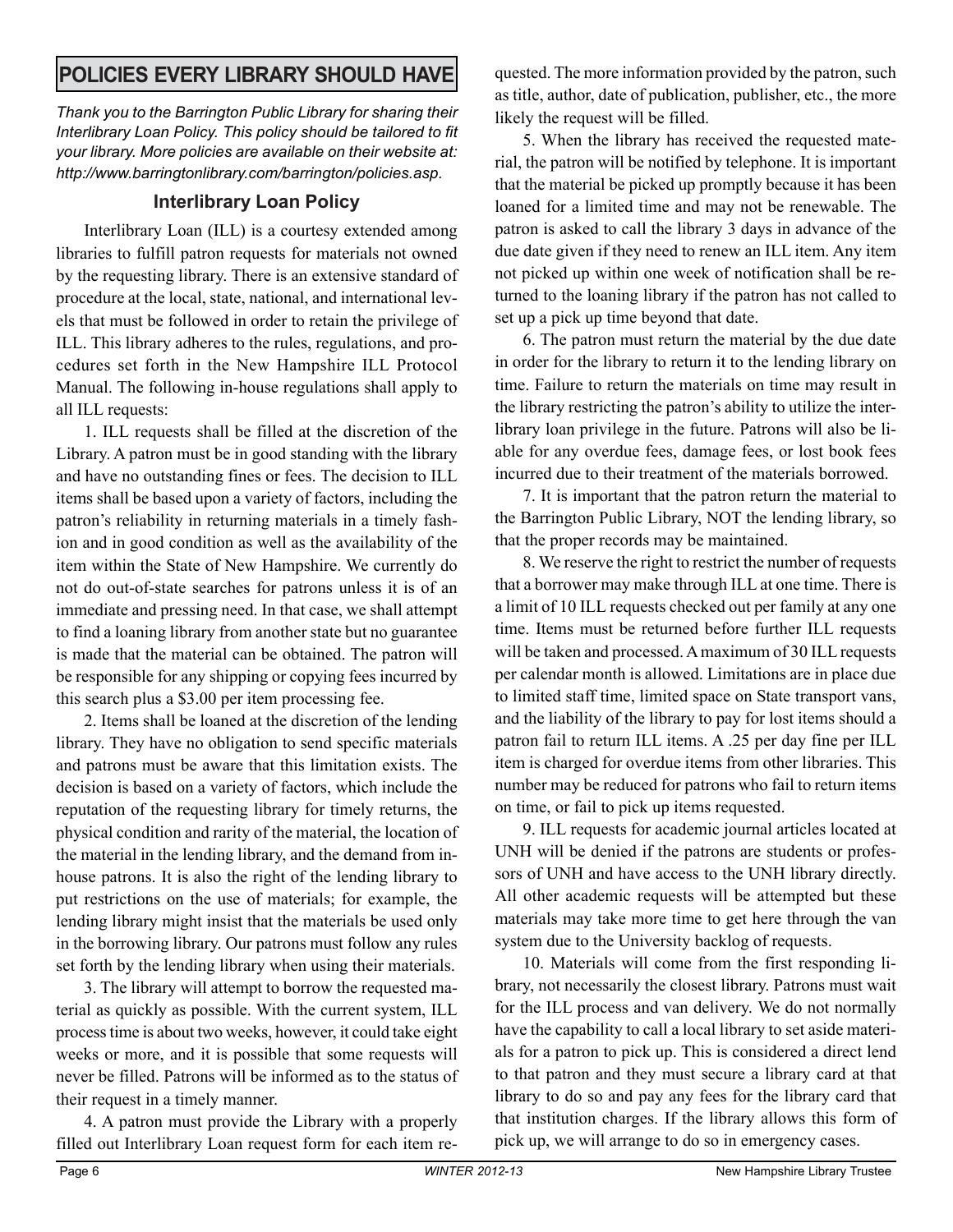11. Any materials lent from the personal libraries of staff members shall be tracked and counted as Inter-Library Loans.

12. The Barrington Public Library has an open policy to loaning materials. All items in the collection may be loaned to NHAIS libraries (and out-of-state libraries) if they are not currently circulating or on a reserve list for our own patrons. New items will also be loaned should there be little demand for the item here. Items under 2 months old will not be loaned except in extreme circumstances and if there is no demand for the item in Barrington. The library believes in full loaning of all materials to support patrons throughout the State of New Hampshire and foster the sharing of materials between all libraries. The Barrington PL will however deny borrowing privileges to certain libraries that do not have reciprocal borrowing privileges for specific formats.

13. The Barrington PL will accept requests via NHAIS, ALA Form, e-mail, or phone requests. ALA forms may be faxed.

14. If a NHAIS request is possible; we prefer that method of request. The library shall loan books, audio books, and magazines for a 5-week period. If the item is new (under 6 months), we reserve the right to curtail loan period to 3-4 weeks. DVD, CD-ROM, and Video Games will be loaned for 4 weeks only. Renewals will be granted as long as no Barrington patron wishes to use the item. Renewals may be requested by phone or email to *interlibraryloan@barringtonlibrary.com*

15. The library will loan reference materials only at the discretion of the Director. The library will provide photocopies of reference data and/or periodicals free of charge up to 20 pages. After that limit, a charge of 10 cents per page will be assessed. All libraries are responsible for compliance with copyright law and its accompanying CONTU guidelines, and shall inform its users of the applicable portions of the law.

16. The library will respond to a request within 2-3 working days. Materials will be sent via state van service. If the library is not on a state van route, we will send via US mail with all postage charges being billed to the borrowing library. We will transmit data electronically by e-mail or fax if copyright is approved for such a transmission. Patrons from other libraries may come to the library to pick up items in emergency situations but van delivery is the preferred method of delivery. The patron must show their valid library card from the borrowing library at the time of pick up.

17. All borrowed materials should be returned to us via the state van or US mail if no van is available.

18. This ILL policy is in compliance with all current NHAIS agreements. 12/2011

# **POLICIES** continued **REGIONAL TRUSTEE NETWORKING**

The **Monadnock Area Trustees** met at the James A. Tuttle Library in Antrim on October 19. Although the group was smaller than usual, the comments offered about the importance of these gatherings were very positive. The ever-significant policies, budgets, and roles and responsibilities of trustees were the main topics of conversation.

The Dublin Public Library will host the next meeting on Friday, January 18, at noon. The meeting notice will be emailed in early January. However, if you are not on the current list of attendees and would like to be part of this group, you are most welcome to join in. For more information, email Adele Knight at *a.knight@nhlta.org*.

The **Carroll County Trustees** met on September 18 at the Moultonborough Public Library. Along with Trustees from Moultonborough other attendees came from Jackson, Freedom, Effingham, Madison and a NHLTA board mem-



ber. Much of the discussion centered on policy regarding the usage of meeting rooms at public libraries by political groups and/or candidates to campaign or solicit votes from residents. The group plans to meet again in March, date and location to be announced and posted on the NHLTA web site, via the LISTSERV and in individual emails. Contact Marcia Burchstead at *m.burchstead@nhlta.org* or 356-8462.

**Souhegan Valley Area Trustees** (SVAT) invites trustees in the South Central NH area to join the group in late January. Date and location are yet to be determined. If you are willing to host at your library, please contact Betsy Solon at *e.solon@nhlta.org*. Hosts do not have to provide anything but the room and somewhere to sit! Betsy will post the meeting information on NHLTA's list server once a date and place have been established.

**Greater Hooksett Area Trustees** will be meeting January 9 at 6:00 p.m. at the Hooksett Public Library. Join us for a lively discussion sharing information and news. Experience networking at its finest! Snow date is January 16. Contact Mary Farwell: *p.farwell@comcast.net*. Best wishes to all for a wonderful and successful 2013.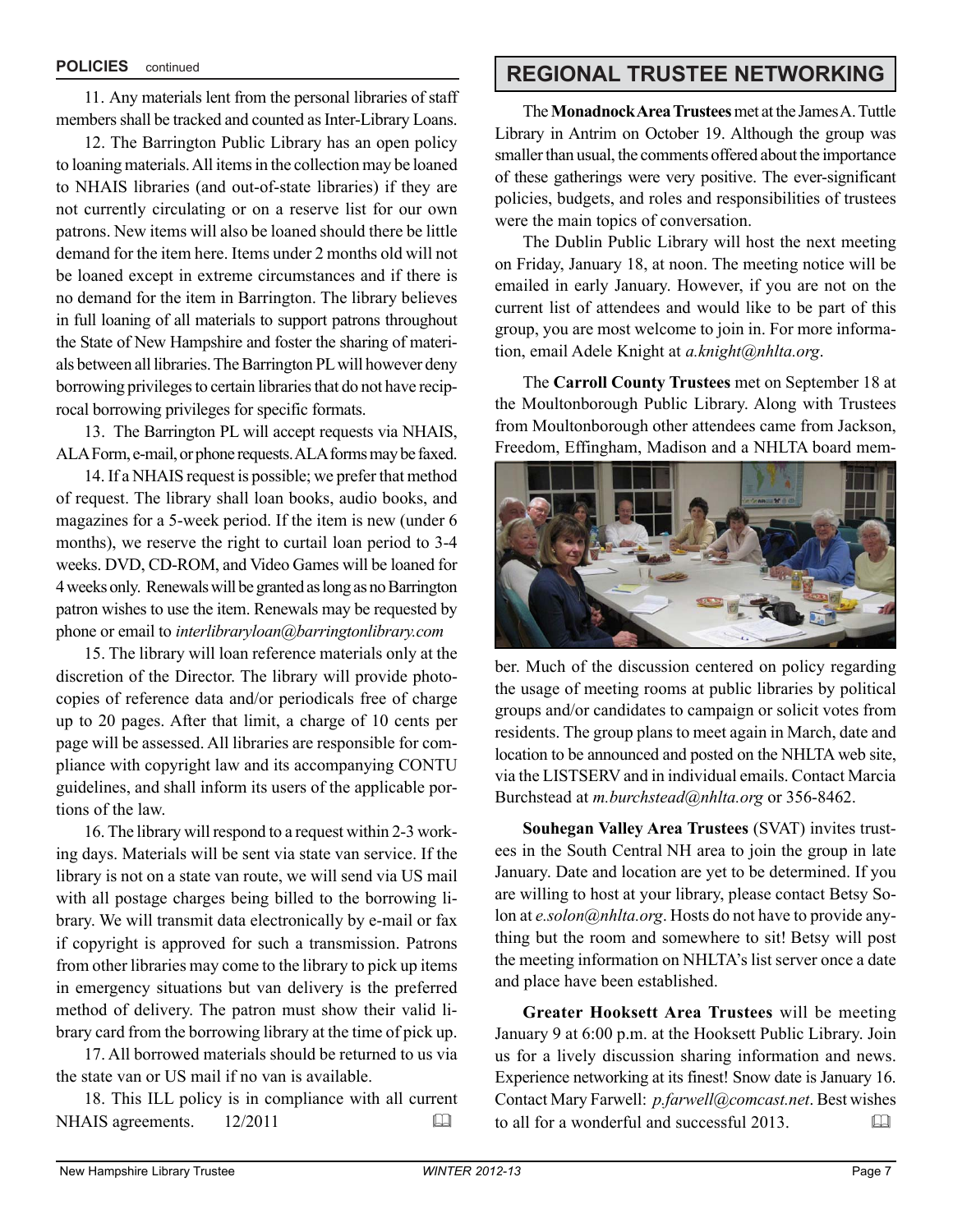# **WARREN'S JOSEPH PATCH LIBRARY TO CELEBRATE CENTENARY**

#### Peter Alford, Trustee

Next year, 2013, is one of celebration for our library and our town. In March we honor Librarians Veronica Mueller and Carole Elliott and the dozen library friend volunteers on the completion of a year-long retro-conversion and automation which will assist library staff with recordkeeping, circulation and inventory, and will increase library relevance for patrons in our digitized world. In July, at Old Home Day, the town of Warren celebrates the  $250<sup>th</sup>$  year of its founding and in November the Joseph Patch Library marks the  $100<sup>th</sup>$  year of existence in their brick building on Main Street.

Although the first library in Warren was chartered in 1799, it was called the Warren and Wentworth Social Library and the collection was housed in private homes in both towns. In 1892 the town of Warren accepted the provisions of the "Act for the Establishment and Efficiency of Free Public Libraries" at a town meeting and established the Warren Free Public Library. A generous gift in 1911 from Henry M. Bixby of a building lot and architectural fees enabled the library building project to get started, culminating with the opening two years later.

The first money for the newly established library was left as a bequest by Mrs. Sophia Patch Eastman, provided it would be called the Joseph Patch Library in honor of the first settler in Warren, from whom she was a direct descendent. Our benefactor's kin made his way from Plymouth in 1763 to take advantage of the offer of land to any who would take up residence. Patch built a crude shelter less than a mile south of the library that now bears his name. According to Roland Bixby's *History of Warren, NH*, Patch was known for his skill as a hunter and as the town grew he served as Deer Keeper and Selectman. He and his wife Anna had eight children, certainly contributing their part to Warren's growth.

If he were to re-visit today, Joseph Patch would find a town of more than 900 inhabitants and "his" library with 7,000 volumes and a patron base of 300 including a Friends of the Library group 20 strong. Programs that meet regularly at the library include Book Club, French for Adults, Garden Club and Life Drawing. Children's programs include Story Hour, Wednesday after school programs and an active summer reading program.

The 2013 library has Wi-Fi access, downloadable books, inter-library loan and offers community meeting space for a variety of gatherings including regional library trustee meetings and the Scrooge and Marley Co-op, a gathering of public librarians in the greater Lakes Region of New Hampshire dedicated to the sharing of ideas and information for the improvement of library services. Two recent talks, open to the community, were *Fishing in New Hampshire* and *Bear Happenings*. We think Warren's first settler and library namesake Joseph Patch would have approved.

# **HOLDERNESS LIBRARY** *A Vibrant Place Where People Can Connect*

#### Carol Snelling, Trustee and NHLTA Director

The Holderness Library is a true community library. In addition to its active book club, the library hosts Mahjong, needlepoint, knitting, and bridge groups. The Holderness Historical Society joins with the library in presenting informational programing. With the library's waterfront location, many summer island people boat to the library. The children's room finds many kids in their PFD's (personal floatation device/life jackets) during story hour.

In time for their 100th anniversary in 2011, the Holderness Library had completed the restoration of the original building. By installing a new energy efficient furnace and adding extensive insulation, the Trustees were able to make a considerable cut in fuel costs.

The children's librarian presents weekly story/craft times at the library as well as at some of the local preschools. The Holderness Central School brings the third grade class in for a tour during which each student receives a library card. In the summer months, the library works with the Squam Lakes Natural Science Center and the Holderness Recreation Department to present the "Story Walk."

The Friends group is very active, with two major fundraisers each year. On Memorial Day they host a book and bake sale. The first Saturday of December is the date of the annual "Santa Sale." Donations of toys and other Christmas gift items are received from local residents and business. Children come to the sale with a list for gifts (i.e. Mom, Dad, Grandma, Aunt, etc.). A teenage girl from the Circle Program takes each child through the "store" and they buy their gifts for \$1 each. Then they are gift wrapped by the Friends. There is a bake sale and a Santa. This event is extremely popular.

This year the library hosted a Christmas Tea on December 12. Any gifts brought to the event were donated to the adults living at Bridge House in Plymouth.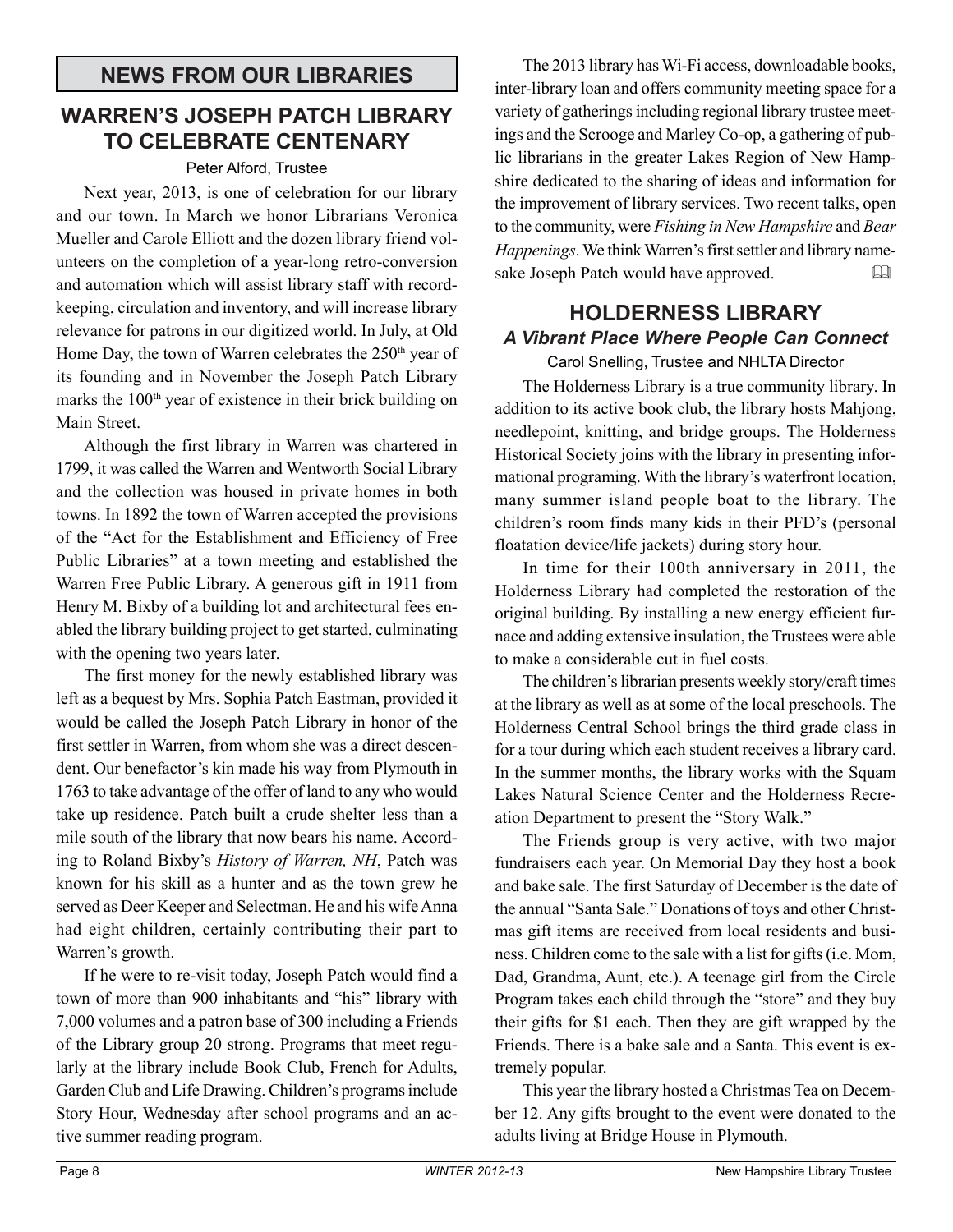#### **Holderness Library** continued

The Holderness Library was awarded the NHLTA Library of the Year in 2010 and this past June the Board of Trustees received the Award of Excellence from the Lakes Region Planning Commission at their annual meeting. This award acknowledged the Trustees for their successful restoration and transformation of Holderness Library into a community hub recognized for its historic features, outstanding services and vital resources.

To achieve their goal of handicapped accessibility, Library Director Victoria Lang and the Board of Trustees are now beginning the adventure of adding a small renovation to the library. 

# **NHLTA'S PRESENCE AT THE LGC ANNUAL CONFERENCE**



Vice President Loring Webster and Past President Conrad Moses are shown at the NHLTA booth during the LGC Annual Conference in November. Directors Susan Young Gaudiello and David Hallenbeck, along with Amy Inglis, Director of the Barrington Public Library, presented a workshop entitled "How Libraries Can Succeed in the Internet Age."

The conference was an opportunity for members of the board to network and advocate for NH libraries. 

# **FREQUENTLY ASKED QUESTIONS**

# **ANNUAL REPORTS**

Connie Kirwin, NHLTA Director

It's that time of the year when the Annual Report to the Town is due by the Library Board of Trustees. In compliance with RSA 202-A:12, the following information is required.

- 1. All receipts (revenues) from whatever sources
- 2. All expenditures
- 3. All property in the trustees' care and custody
- 4. Statement and explanation of any unexpended money
- 5. Any bequests or donations received and holding in behalf of the town
- 6. Total number of books and other materials
- 7. The number of books and other materials added by gift, purchase and otherwise
- 8. The number of books and other materials lost or withdrawn
- 9. The number of borrowers
- 10. Statement of the use of the property of the library in furthering the educational requirements of the municipality
- 11. Other information and suggestions as may seem desirable
- 12. Submit a similar report to the state librarian

Some trustee boards submit one report; others submit three separate reports. For example, the Board Treasurer would report on  $#1 - #5$ . The Library Director would report on  $#6 - #9$ . The Board Chair would report on  $#10$  and  $#11$ . Whatever method is used, the Annual Report is required of all Library Trustee boards per the following RSA.

**RSA 202-A:12 Annual Reports. –** Every library regularly open to the public, or to some portion of the public, with or without limitations, whether its ownership is vested in the town, in a corporation, in an organization or association, or in individuals, shall make a written report to the town or city at the conclusion of each fiscal year of (a) all receipts from whatever sources, (b) all expenditures, (c) all property in the trustees' care and custody, including a statement and explanation of any unexpended balance of money they may have, (d) and any bequests or donations they may have received and are holding in behalf of the town, with such recommendations in reference to the same as they may deem necessary for the town to consider, (e) the total number of books and other materials and the number added by gift, purchase and otherwise; the number lost or withdrawn, (f) the number of borrowers and readers and a statement of the use of the property of the library in furthering the educational requirements of the municipality and such other information and suggestions as may seem desirable, (g) submit a similar report to the state librarian at such time and on such forms as the commissioner of cultural resources may require.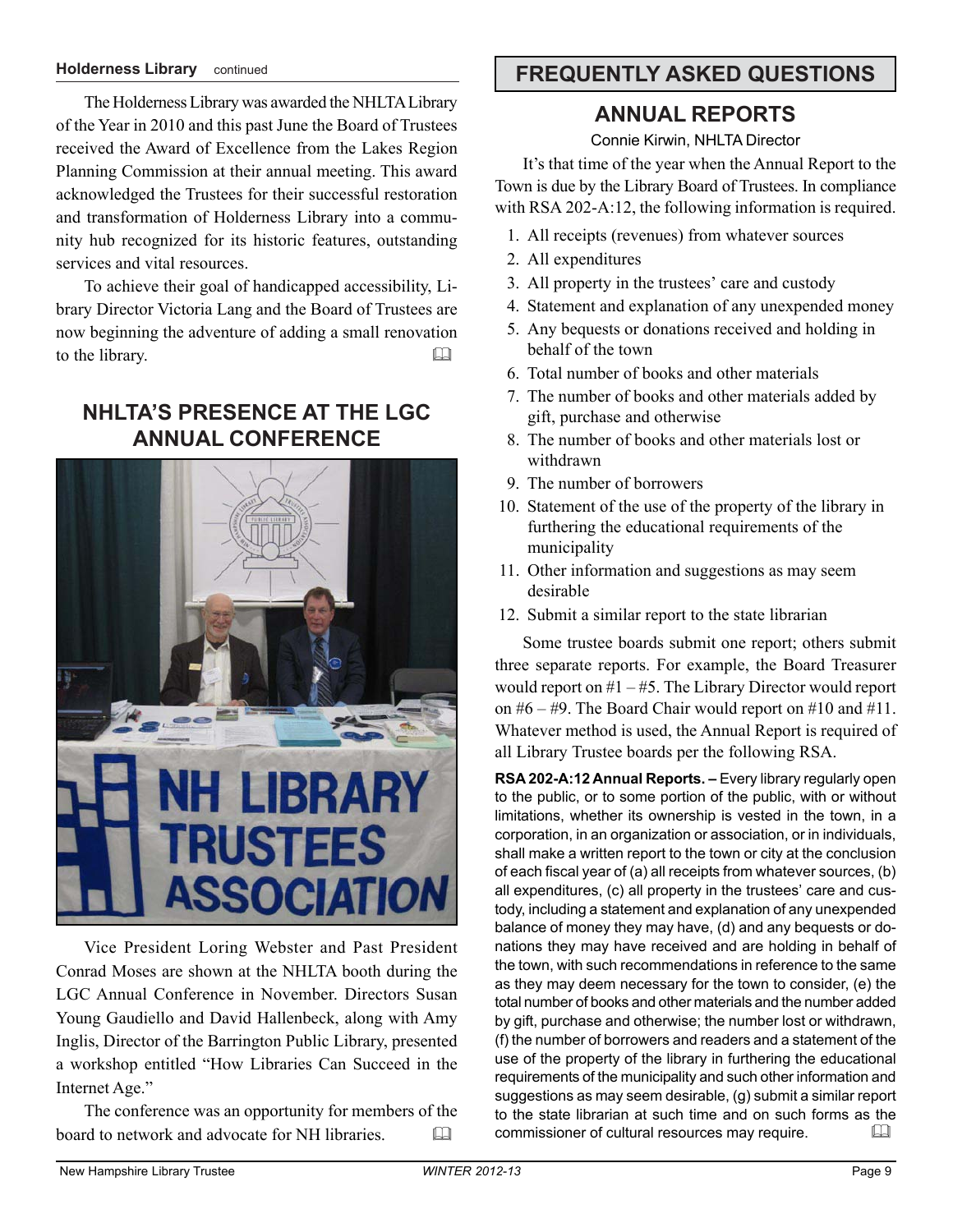# **LEARNING THE ABCs OF TRUSTEE RESPONSIBILITIES**

#### Adele Knight, NHLTA President

Six orientations held in five different locations proved to be very helpful to the 80 trustees who were eager to learn the ABCs of trustee responsibilities and duties. The number that benefited is actually multiplied when you consider that the attending trustees went back to 58 respective boards and shared what they had learned.

**Orientations continue to have a significant impact on trustees and are considered the most important of all workshops**. We find that trustees will travel a lengthy distance in order to attend. Trustees representing all co-op areas in the state did attend this year. The orientations familiarize trustees with many issues, all of which gives them a stronger presence in the community—so necessary in today's economy.

Handouts, mirroring the PowerPoint presentations, focused on the following issues:

- RSAs governing public libraries
- Setting policy for your library
- Budgeting
- Running effective meetings, working as a board
- Personnel responsibilities
- Advocacy on behalf of libraries

Overall, comments from attendees regarding the different topics were very positive. Here are several excerpts:

*"A great program to introduce the many aspects of being a trustee."*

*"Your presentation has inspired me to do my best for all libraries! So much to learn. I found it most helpful to bring back to my board the items that the NHLTA was focusing on statewide."*

Attendees did say that they would like more details on policies and examples of policies which could be shared by different libraries. The NHLTA newsletter features a sample policy in each issue, and policies from other NH libraries are posted on the Resources page of the NHLTA website at *www.nhlta.org*.

**The NHLTA does not charge a fee for orientations and we are most grateful to the TD Charitable Foundation for the \$1200 grant that was awarded to help offset costs for the Program.** 

Tom Ladd facilitated training at Weeks Memorial Library, Lancaster.



Jackson trustees and their library director Susan Dunker-Bendigo along with trustees from Bartlett and Madison listen to Tom Ladd during orientation training.



Trustees from Moultonborough, Wolfeboro, Ossipee, Effingham, Center Harbor, Freedom, Madison, and Meredith gathered to hear facilitator Tom Ladd's orientation presentation.



# **NHLTA ADDRESS CHANGE**

Please take note of the new address for NHLTA: **53 Regional Drive, Suite 1 Concord, NH 03301**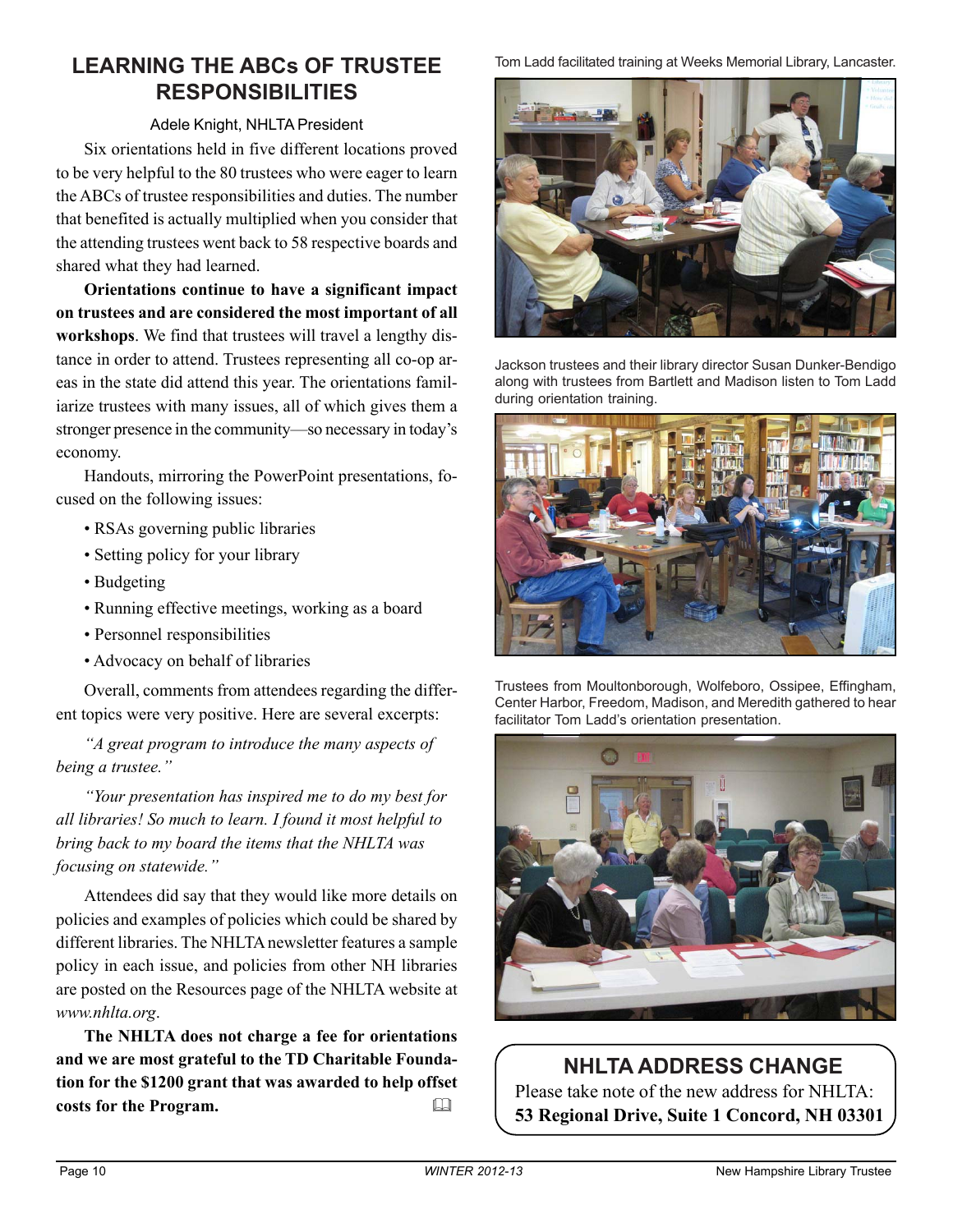is state of the art with all the bells and whistles library lovers could wish for and more. The fundraising for the new library began with a substantial gift of \$1.5M from a benefactor who wishes to remain anonymous.

Knight spoke about the many and varied reasons Gilford Public Library was selected for the award. "We looked for the extras that make a library special. We were impressed by the ten adult group programs offered, the Babygarten program for babies and caregivers, two teen-specific programs per month, this year's Summer Reading Program was the biggest ever, the delivery of books to four day-care providers, the one-on-one computer help for patrons, the 'Check Out an Expert' program which is extremely popular with seniors who can learn to use email, word processing, Facebook and even Kindles, iPads or audio book devices."

Gilford can also boast of over 2000 patrons who stay in touch through the weekly newsletter and Facebook, offering a service to deliver and pick up library materials for patrons who are homebound, partnering with local organizations to expand services for the entire community such as coordinating with the elementary school on early release days so students can have a place to go after school, and running a food drive with the Community Church.



Left to right: NHLTA President Adele Knight, Chair of the Board of Trustees Jack Lacombe, Library Director Katherine Dormody, Trustee Kate Hamel, and Trustee Daryl Thompson.

**NHLTA Annual Awards** continued from page 1 Speaking on behalf of the staff of the Gilford Public Library and herself, Director Katherine Dormody said, "We are thrilled to receive this award. I have a wonderful staff and they have made this happen. They work hard reaching out to the community and have made the library the place that it is. Patrons and volunteers have also played a vital role in the library's success. The reason why we have so many programs and groups is because patrons have expressed interest in having them. When people want to do something, we make it happen."

> In addition to the many members of the community in attendance the presentation was covered by the local newspapers: the *Laconia Daily News*, *Gilford Steamer* and *Laconia Citizen*. The *Laconia Daily Sun* wrote, "The new Gilford Library with 14,400 square-feet over two floors features reading rooms, multiple computer kiosks, and spaces for toddlers and infants to enjoy books with their parents and guardians."

> "It's great to see that an excellent library with great staff was recognized by the state (trustee association)." said Selectman John O'Brien.

### *Library Director of the Year: Kristine Finnegan*

The Olivia Rodham Memorial Library located in the small town of Nelson (pop. just over 700) went all out on the evening of October 2 when Library Director Kristine Finnegan was presented with NHLTA's Library Director of the Year award. Accompanying the NHLTA President were Directors Connie Kirwin and Marcia Burchstead.

The community meeting room overflowed with more than 100 residents. A duo played the piano and fiddle onstage and the refreshment tables groaned with an array of delectable treats. Finnegan received two rousing standing ovations from the enthusiastic audience and the excitement and support were palpable.

The nomination packet from the library board of trustees consisted of an impressive 12 pages of accolades and photos testifying to all the hard work and many contributions Finnegan had made in her 20-year tenure. Other letters of support came from the school principal and community members.

Highlights of her leadership not only at the library but throughout the community include: continuing her education to obtain certification in Library Techniques; grant-writing for a computer and \$18,000 towards the building of a new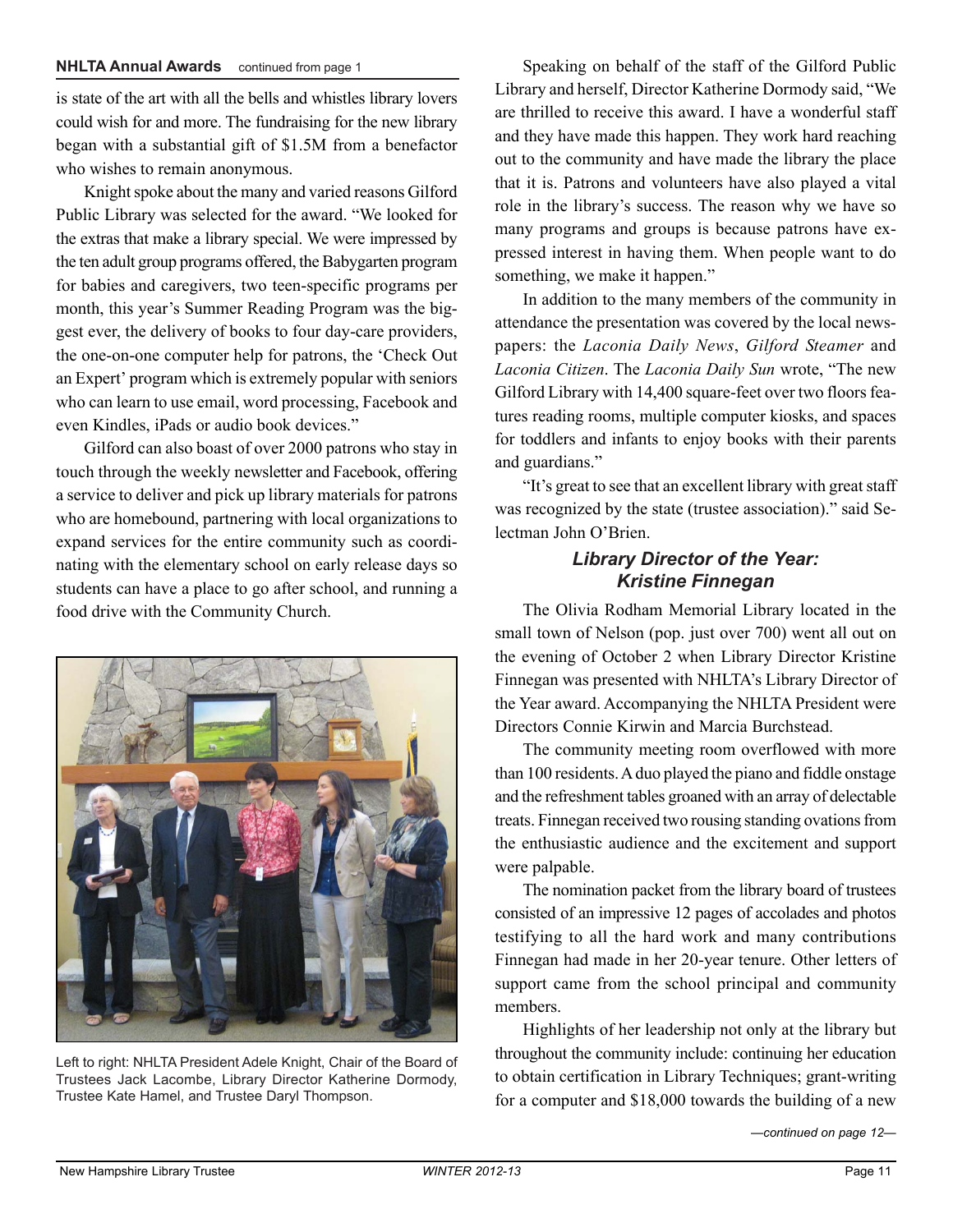#### **NHLTA Annual Awards** continued

library; and more recently a two-year grant from the Gates Foundation to purchase new computers, printers and support services; undertaking the research, documentation and



Left to right: NHLTA President Adele Knight, Library Director Kristine Finnegan, and Chair of the Board of Trustees Linda Cates.

paperwork that qualified the Town Hall and old library for listing on the New Hampshire Register of Historic Places; and managing a paid aide and volunteer staff.

In addition to organizing the Summer Reading Program she also initiated the very popular and well attended Summer Forums for adults. She works closely with the Nelson school (K-6), arranges for visiting authors and began a collection of books by Nelson authors and those pertaining to the town. A full collection of author May Sarton's works as well as other material relating to the late resident can be found at the library thanks to Kristine Finnegan.

In 2010 Nelson had more patron visits and a higher circulation than any other town of its size in the state. Finnegan's contributions more than qualify her for this honor.

The Town of Nelson website, initiated by the library, was recognized and named 2012 Editor's Pick for Best Municipal Website by *New Hampshire Magazine*.

In conclusion the trustees wrote, "We may not have a post office, a store or a gas station but we do have the library and we do have Kris."

#### *East Kingston Friends of the Library*

The Friends of the East Kingston Library were nominated by their library's board of trustees and received the Sue Palmatier Award for Outstanding Support by a "Friends of the Library" Group. In submitting the nomination the trustees related that the East Kingston Library had outgrown its space and needed a new facility. The trustees were limited in their fundraising efforts to submitting warrant articles at the annual town meeting so the friends group stepped in to raise monies for feasibility studies through auctions, cookie walks, raffles and bake sales. Any way they could raise money, they did. Most importantly they helped show the community how important a new library was.

After the completion of the new library the Friends did not rest on their laurels. The trustees went on to write, "the Friends provided our computers and continue to purchase a new one each year. They purchased a movie projector and screen as well as the license to show movies. They landscaped the new grounds and continue to mulch and weed. The Friends also purchased a beautiful granite table with three granite benches for patrons to sit under the pergola.

All their efforts and donations of funds, time and labor ultimately saved the taxpayers of East Kingston "thousands of dollars."

In the last 6–7 years their membership has grown to over 150. They produce a monthly newsletter and weekly articles for the local paper.

They also use the former Pound School, which was the site of the old library, to host a used bookstore operating year round on Fridays and Saturdays and staffed by volunteers. "They fund, plan and implement much of the programming that goes on at our library." Programs have included



Members of the East Kingston Friends of the Library.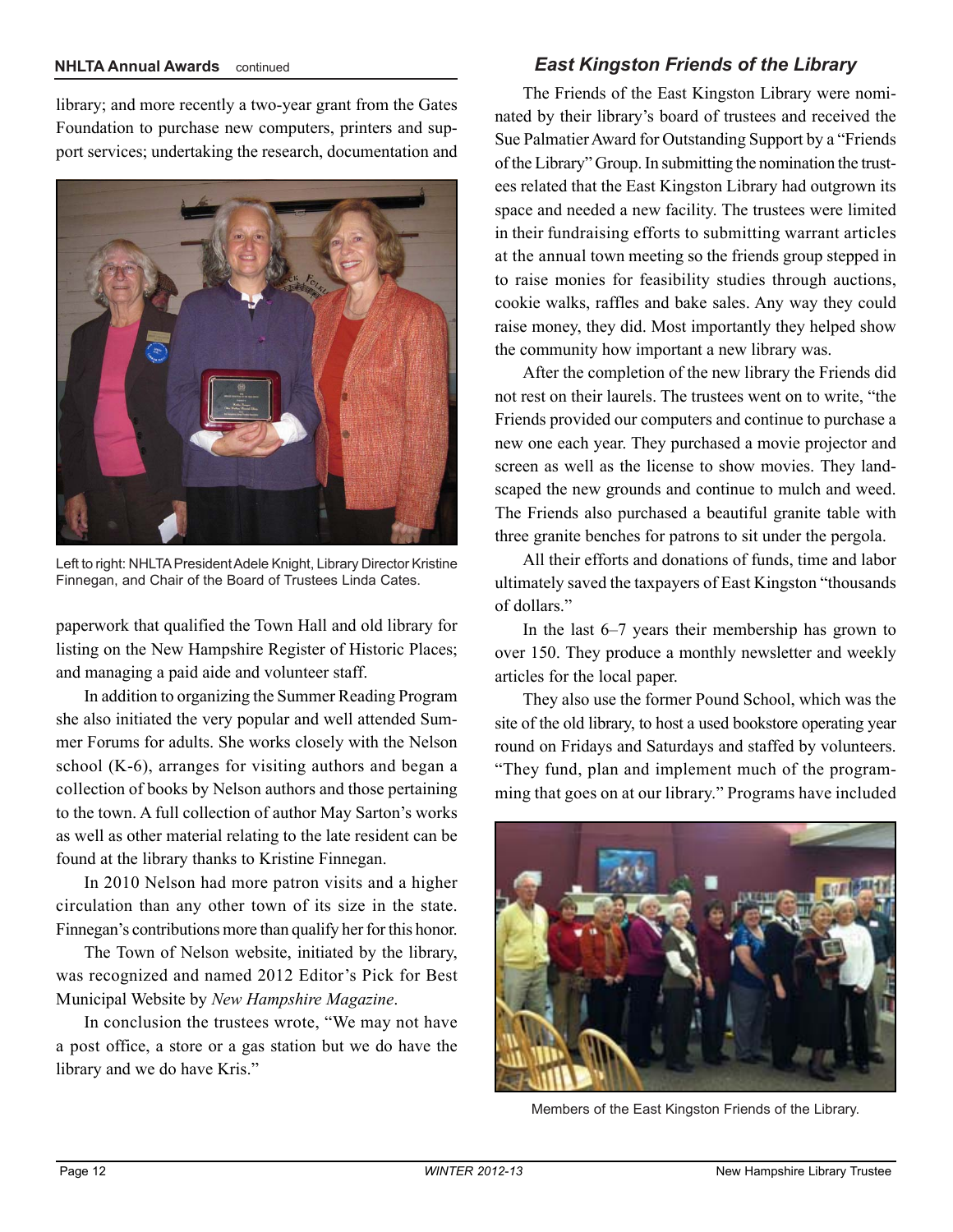a gardening series, health topics such as Lyme disease, computer and cooking classes and children's events.

In conclusion the trustees wrote, "This is a tireless and dedicated group of people … we have a community center that provides educational, cultural, spiritual and enlightening experiences … we are grateful for our Friends and feel strongly that they deserve this award."

#### *Sally Jones: Library Advocate Extraordinaire*

It was with great pride and joy that the NHLTA was able to bestow the Dorothy M. Little Award to Sara "Sally" Jones of Salisbury. Sally served on the Board of Trustees of the Salisbury Free Library for 18 years; many of those years



Left to right: NHLTA President Adele Knight and Sally Jones.

as Chair. The trustees wrote, "She has been generous with advice and is considered the expert for all of us on the board. Sally's dedication to the library and its relevance to a growing town has been an inspiration to all residents. Volunteers are the heart and soul of small towns and she stands as a monument to what can be achieved by giving time and expertise to something in which one truly believes."

Former chair of the town's Budget Committee Sandy Miller had this to say about Jones; "She always had facts and figures at hand and she never asked for unreasonable increases."

Speaking on behalf of the NHLTA where Jones served on the Board of Directors and as Secretary and member of the Education Committee, fellow director Lillian Edelmann commented, "Sally was the first to volunteer at workshops

and was a presenter at trustee orientations, she mentored new board members and travelled statewide on behalf of the NHLTA. It's like a big hole has opened in our organization."

#### *Stephen Campbell: Trustee of the Year*

Stephen Campbell of the Converse Free Library in Lyme was this year's recipient of the Lillian Edelmann Trustee of the Year Award. NHLTA President Adele Knight and Director Marty Davis were on hand to present him with the award.

Knight commented, "He personifies the NHLTA mission statement in that he truly does promote New Hampshire public libraries and advocates the right of free access to information for every person."

He has served as a trustee in Lyme since 2005 and currently serves on the Technology Committee and Building and Grounds Committee.

"His most significant contribution is in the area of technology. He has taken an active interest in issues statewide – even before there was a NHLTA Technology Committee," Knight continued. "He was instrumental in the formation of a consortium to look at an Integrated Library System (ILS). Steve's work ensures that the library is a vital hub for the whole community. He also developed and launched the new library web site and implemented a catalogue and circulation system which is generating positive patron feedback and has saved the Town of Lyme thousands of dollars."



*Congratulations to all 2012 recipients.* Trustee Stephen Campbell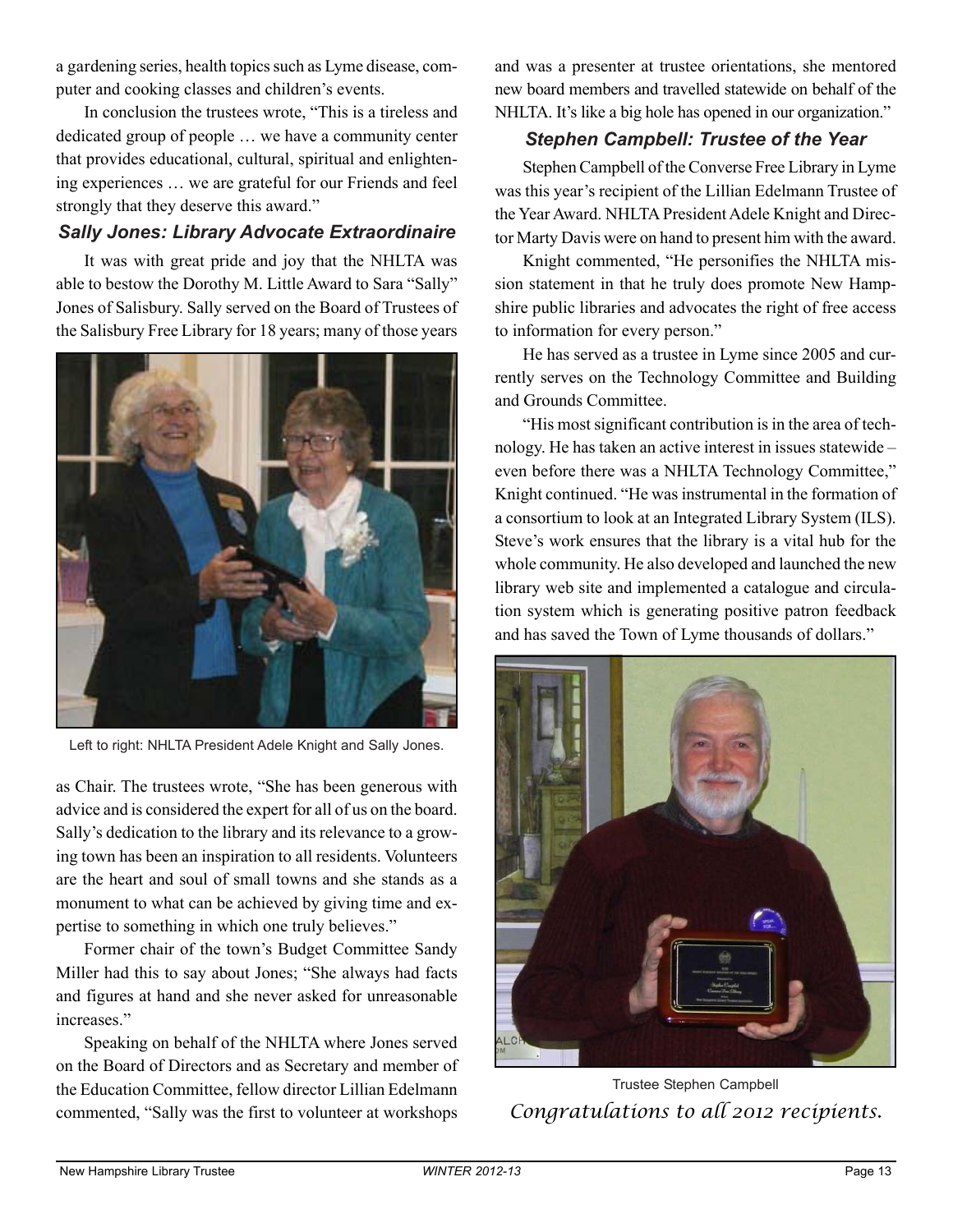# **SPOTLIGHT ON OUR LIBRARIES**

# **PORTSMOUTH PUBLIC LIBRARY**

Mary Ann List, Library Director, and Karen Sheehan Lord, NHLTA Director

The Portsmouth City Council passed an ordinance in April of 1881 creating a public library "…to promote intelligence among all classes of the community…for the use of all our citizens." The statement that the library should serve "all our citizens" has been the guiding principal of the Portsmouth Public Library ever since. The Portsmouth Public Library was an outgrowth of a Young People's Union established in 1871. Until it found a more permanent home at 8 Islington Street, the Library occupied rented space in three different downtown buildings. In 1896 the Library moved into a former boy's academy on the corner of Islington and Middle Streets. In 1954, as more space was needed, the Benedict House, a private home next door was annexed.

In December 2006, after many years of planning, the Portsmouth Public Library entered a new era when the library moved into a new state-of-the-art building at 175 Parrott Avenue. Designed by Thomas Amsler and constructed by North Branch Construction, the welcoming, light-filled building measures approximately 53,000 square feet with 37,000 square feet fully occupied for library and community space. Building on the founding principals, Library planners added the tenets that the Library should be a true center for the community and that the space itself should be a joy to occupy for both visitors and workers. The structure achieved silver certification with the US Green Building Council under the Leadership in Energy and Environmental Design (LEED) program—the first public building in New Hampshire to achieve LEED certification. Company owners, architect, engineers and builders paid close attention to responsible design and operation all the way through from construction to operation.

While the Library is bustling with activity, definitely not museum-like, a few pieces of art which are important to the Seacoast area are displayed prominently. These include a carved wooden eagle which hangs in the master stairwell atop an iron perch constructed by Peter Hapney, Strawbery Banke blacksmith. This eagle stood atop the Liberty pole in Prescott Park for over 150 years. A portrait of N.H. author Celia Thaxter hangs in the lobby welcoming visitors to the seacoast. Area artists exhibit in the Levenson Community



Meeting Room or in the lobby, and often share their talents with the public through programs and demonstrations.

Along with providing traditional library services and advanced electronic resources, the Portsmouth Public Library has the stated goal of serving as a center for the community. Providing meeting rooms, large and small collaborative areas, a relaxing lobby, a courtyard and a café, the Library has come to be known in the community as a place for gathering. Presenting informative programs has become an important part of the work of staff, but "library" programs are only part of the information exchange. Many community groups bring programs of interest to the public, sharing ideas, views, and entertainment. The early concept of library as lyceum has returned. The Library is now a true shared community resource, a place to learn together, to relax together, to enjoy the company of others, to discuss topics important locally and globally, a place to be in community and a place to build community.

The Portsmouth Public Library operates as a City Department. The nine-member Board of Trustees is appointed by the Mayor and approved by City Council. Portsmouth Board members represent a broad range of citizens who bring ideas and evaluate library offerings to ensure the best service for the community. The Trustees as a Board are instrumental in making the Portsmouth Public Library the best it can be. They embrace technology; they stand strongly in defense of intellectual freedom; and perhaps most importantly, the Board stands firm in the conviction that the Library is meant to serve "all our citizens," a critical stance in a center for a very diverse community.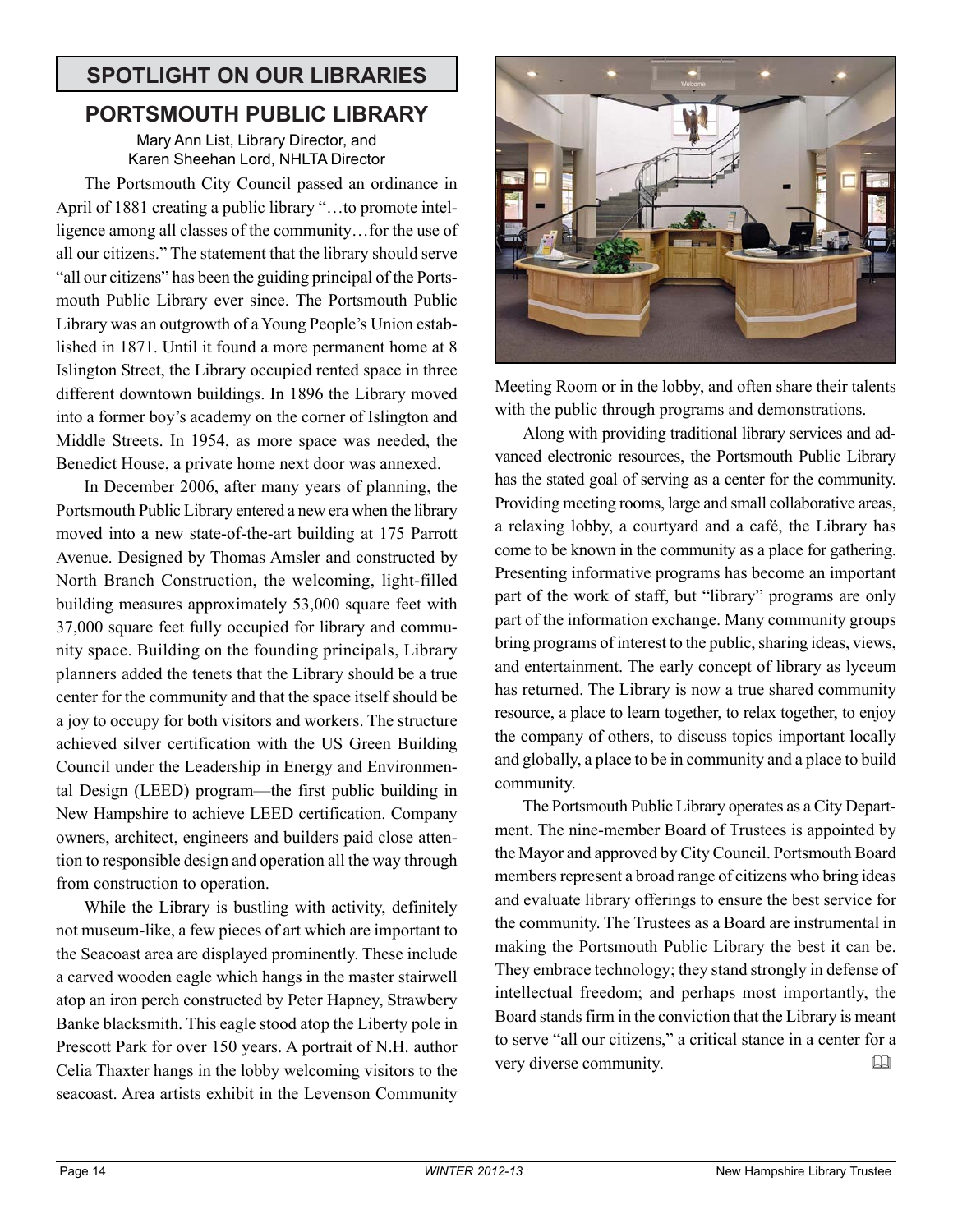# **THE STATUS OF LIBRARY EMPLOYEES**

#### Adele Knight, NHLTA President

In response to a recent inquiry of whether or not library employees are town employees, the answer is no, library employees are not employees of the town. Library employees are employees of the Library Trustees. Even when library employees are paid through the town's payrolls, it is an administrative function only.

Two decisions support this position. In 1992, in the case of Teamsters Local 633 of New Hampshire and Town of Conway, the New Hampshire Public Employee Relations Board ruled that even though Assistant Librarian positions are paid by the Town and receive the same benefits as other town employees, they are not town employees. Under RSA 202-A: 11, they are employees of the Library Trustees.

In 1994, the New Hampshire Supreme Court upheld the trial court's determination that a library employee was not a town employee in the case of Town of Littleton *v* Kathryn Taylor. The Town of Littleton had questioned the compatibility of Taylor serving as both a selectman and as a full-time employee of the Library. However, the trial court found that there was no conflict in Taylor's dual role because she "is not a full-time employee of the Town. She is a fulltime employee of the Town Library." Under the law, the Board of Trustees appoints the librarian, determines compensation and other terms of employment and has the exclusive power to discharge or remove the librarian from office. (RSA 202-A: 11 V).

At the request of the NHLTA, Katherine DeForest Esq. of Sulloway & Hollis, P.L.L.C. in Concord explained the role of the DOL in regard to library employees as follows:

"The Department of Labor (DOL) recently confirmed its position that it will consider library employees paid through town payrolls to be 'town' employees under certain circumstances. However, the department's stance should not

affect a library board's ability to exercise its statutory authority regarding library employees, including the ability to set labor and employment policies.

Rather, the DOL's position is purely based on its administrative purposes. If a library's employees are paid through its town, the department will consider those employees to be town employees when processing wage and workers' compensation claims and will include the employment of library personnel in labor law compliance inspections of the town. Library boards that choose this route should make their employment policies available for DOL review through their towns.

However, if library employees are paid by a library directly, DOL will address labor law compliance issues, as well as wage and workers' compensation claims, directly with the library board itself. In no way does the department consider employees paid directly by the library 'town' employees."

The above statements should affirm the status of library employees as employees of the Library trustees. We urge you to re-read the RSAs and the court rulings pertaining to the employment of library employees.

Although we realize that sometimes it is not convenient to do so, the NHLTA Directors have always advocated that monies appropriated by the town for libraries should be handled by the library trustees. This would include processing payroll for library employees, and also remove any doubts about the status of library employees.

Regardless of the entity that processes the payroll, the DOL may ask to see employment policies in the event that a wage or workers' compensation claim has been filed. All libraries should have employment policies in place. If you have questions about the policies you have, or if you do not have an employment policy, please let us know so that we can help. 

| <b>New Hampshire Library Trustee STAFF</b><br>President<br>Editor<br>Contributing Writers this issue: | Adele Knight<br>Marcia Burchstead<br>Peter Alford, Allan Bailey,<br>Marcia Burchstead, Connie Kirwin, Adele Knight,<br>Mary Ann List, Karen Sheehan Lord,<br>Mary Ann Senatro, Carol Snelling | The New Hampshire Library Trustee is published four (4) times a year by:<br>New Hampshire Library Trustees Association<br>53 Regional Drive Suite 1, Concord, NH 03301<br>The newsletter serves as a means of providing information and ideas to library<br>trustees in the state of New Hampshire. Subscriptions are included as part of<br>the annual dues for the New Hampshire Library Trustees Association. The<br>content published is for informational purposes only and is not, and should not<br>be considered a substitute for legal advice. |
|-------------------------------------------------------------------------------------------------------|-----------------------------------------------------------------------------------------------------------------------------------------------------------------------------------------------|---------------------------------------------------------------------------------------------------------------------------------------------------------------------------------------------------------------------------------------------------------------------------------------------------------------------------------------------------------------------------------------------------------------------------------------------------------------------------------------------------------------------------------------------------------|
| Page Layout & Design<br>Proofreading                                                                  | Connie Kirwin<br>Loring and Ann Webster                                                                                                                                                       | © Copyright 2013 New Hampshire Library Trustees Association. Reproduction<br>or use of the contents requires permission from the NHLTA.                                                                                                                                                                                                                                                                                                                                                                                                                 |
| E-mail submissions and inquiries to: m.burchstead@nhlta.org                                           |                                                                                                                                                                                               | POSTMASTER: Address correction requested.                                                                                                                                                                                                                                                                                                                                                                                                                                                                                                               |